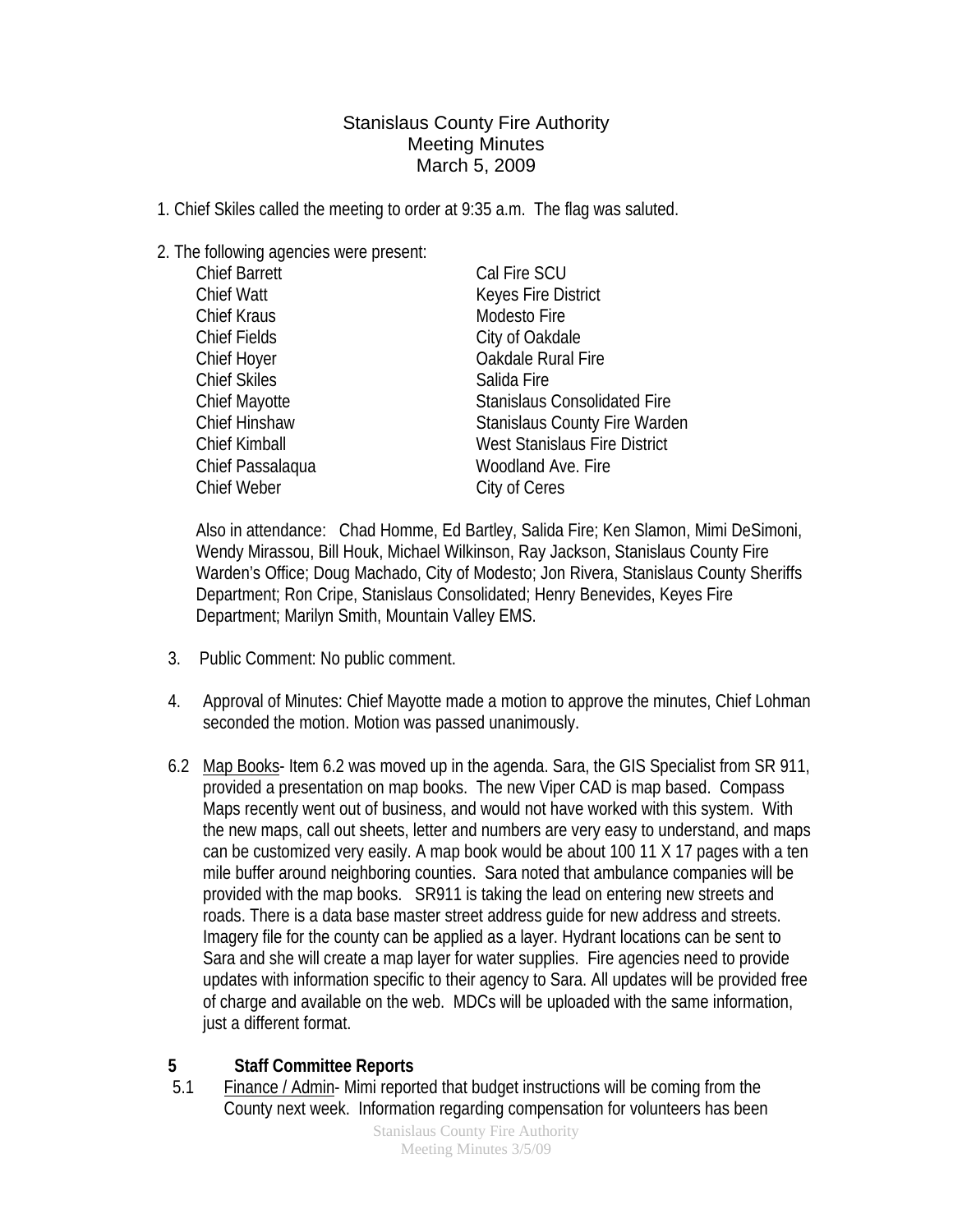provided by the Auditor/Controllers Office. Mimi will provide information upon request to any interested district.

- 5.2 Fire Investigation A report of all of January investigation activities was provided. Doug Machado spoke about 3 arrests in the City of Modesto. Detective Rivera reported on a gang member in the Westley/Grayson area that has been identified as a suspect in numerous arson cases. He has not yet been apprehended.
- 5.3 Fire Prevention- An updated report of the January fire prevention activities was distributed. Chief Slamon commented on the March 19<sup>th</sup> Fire Prevention Committee Meeting being held at RFTC at 1400 hrs and at and 1800 hrs. The main topic of discussion will be water supply and access.
- 5.4 Fire Communications- Chad Homme reported that the MOU for the Regional Communications Project was finalized and will be presented the week of March 23rd. The deadline for vendors RFQ is March 20<sup>th</sup>. Minitor pagers are intrinsically safe, in that they won't spark fires. Most radios are safe, but the pagers some agencies carry are not. CAD implementation is moving forward as scheduled and will be going live in May. Run cards are due ASAP; most agencies have already submitted theirs. The work on the paging tones for all agencies is completed. Narrow banding for this county is being planned for January 2010.
- 5.5 Fire Training- Captain Bartley handed out and discussed the March Fire Training Report including a list of classes currently being offered. Wildland 2009 is in the planning stage, and registration is available on the Fire Warden's web-site. The date is April 24-25. Capt. Bartley will be meeting with Chief Jackson about CICCS 100-200 Course equivalencies.
- 5.6 Special Operations- Chief Houk requested that 6.3 be pulled off agenda for today and delayed until next month. On 2/18 a Special Operations meeting was held and the Confined Space Rescue policy was discussed. It will be written in the same format as the Water Rescue Policy

## **6. Agenda Items**

6.1 Operational Area Coordinator- Chief Jackson spoke about the upcoming Wildland 2009 drill; it will include a requalification workshop on Friday night along with wildland training on Saturday. The new salary survey letter is posted on the Fire Warden web site. Please provide an update to the State when any changes occur in your salary rates. The Fire Warden's Office has been advised that 2008 Cal EMA reimbursements are due sometime in April. Please contact the Fire Warden's Office if your reimbursements arrive. The annual CICCS ICS 100- 200 letters have been sent out to all local agencies. Chief Jackson spoke about the importance of updating CFRIS annually. The FireScope OPS Bulletin 31 provides instructions on how to update CFRIS. He is willing to come out to help Chiefs with the annual update. Chief Skiles asked about the dispatch matrix being updated. After the Chiefs update the 100